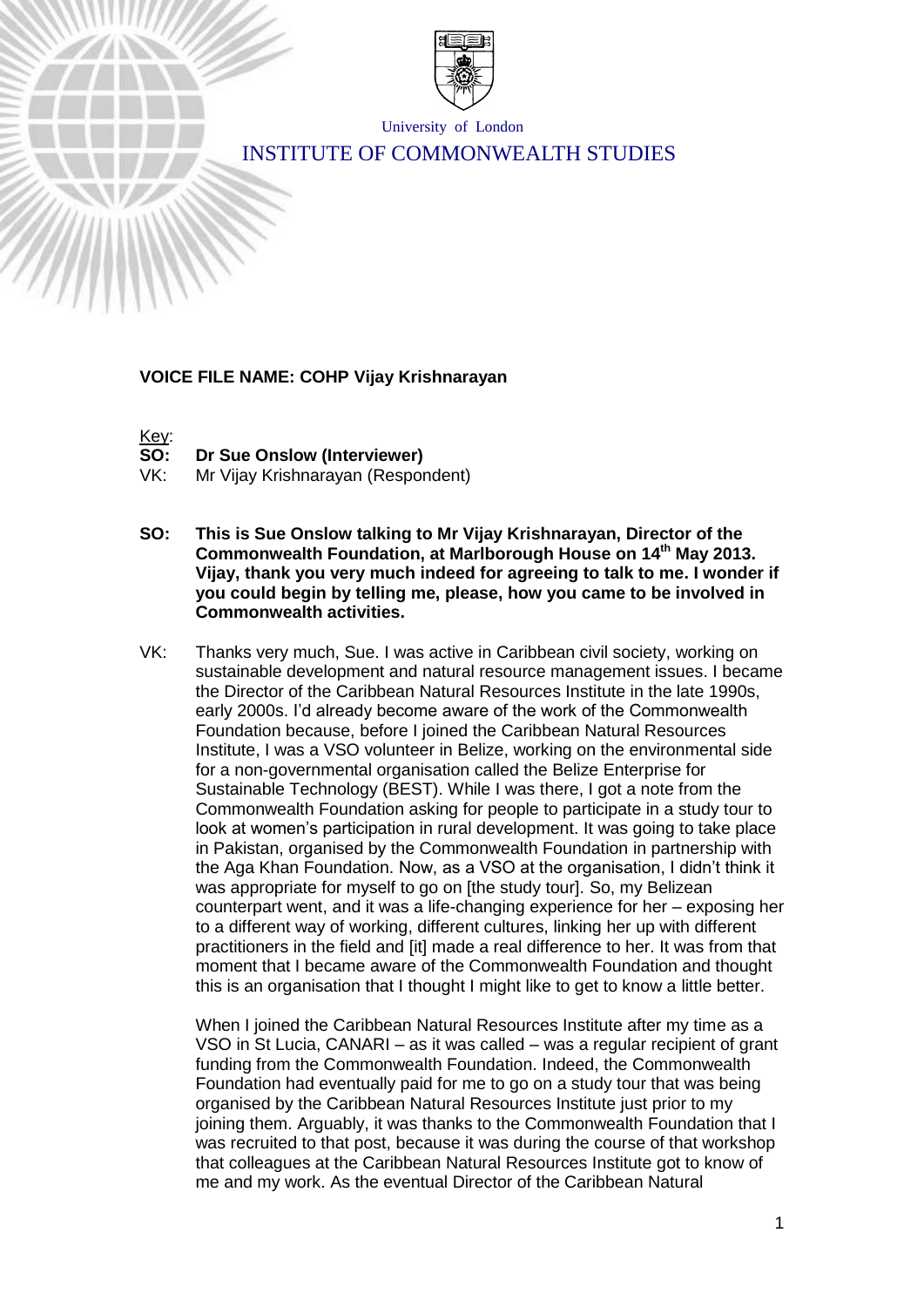Resources Institute, I was reviewing the sources of our funding and the Commonwealth Foundation came up time and time again as…not a substantial contributor, but a regular contributor of small amounts of money that enabled us to do some important academic work. It wasn't purely academic – it was applied research – but it was really money that was used to bring practitioners together from the Caribbean region to regularly discuss issues of natural resource management and citizen participation in natural resource management.

The Commonwealth Foundation liked the work that the Caribbean Natural Resources Institute was doing and paid for me to go to the 1999 CHOGM in Durban. That was a fantastic opportunity for me. It also saw me join, as a consequence, what was then called the Commonwealth Foundation's 'NGO Advisory Body'. Aware that it was a small London-based outfit, the Commonwealth Foundation recognised the need to have a body of civil society advisors from around the Commonwealth to advise it on grants and programme-making.

#### **SO: How peripheral were civil society organisations at that 1999 CHOGM in Durban?**

VK: I don't think they were peripheral, I think they were just making space. Civil society was gathering in the wings of heads of government meetings since 1991 at the Harare meeting. At that time, the nature of interaction between civil society and CHOGM was quite different. In fact, I believe [that] in Harare, civil society organisations met about six months before the meeting. But it was only after, I think, the intervention of the Royal Commonwealth Society at the Edinburgh CHOGM in 1997 that the concept called a 'Commonwealth People's Festival' was discussed and implemented. It was that model, if you like, [which] the Commonwealth Foundation took up and took to Durban, having tried something smaller in Auckland in 1995. But the idea of combining a gathering of civil society together with exhibits and showcasing examples of people's work and so on, I think that really came to the fore in 1997. So, in 1999, we were experimenting. It was a huge gathering. My back-to-office report from that described that it was as if we were all on a fabulous cruise liner going on a journey that nobody knew what the destination was, but we were all funded to be on it. We were all having a fabulous time, had great experiences of learning and exchanging, interacting with each other, but we weren't entirely sure what the end product was. But as an exercise in awareness-raising about the Commonwealth – about the diversity of the Commonwealth, about the work that other civil society organisations in the Commonwealth were doing – it was absolutely fabulous. It made me determined to get involved and engaged with this institution in some way. So, I was invited as a consequence of that to come onto the NGO Advisory Body. From there, I developed close links with the directors and staff of the Foundation. I was asked to organise activities for the Foundation in the Caribbean on the subject of natural resource management.

I left the Caribbean in 2005 and came to London: didn't have a job, started consulting – which, in real terms, means writing reports for people that don't like writing reports. One of my clients came to be the Commonwealth Secretariat. I think they asked me to write the annual review of 2005 on the way in which civil society had engaged with Commonwealth Secretariat programmes. As a consequence of doing that work, colleagues at the Commonwealth Foundation came to know that I could write a few reports and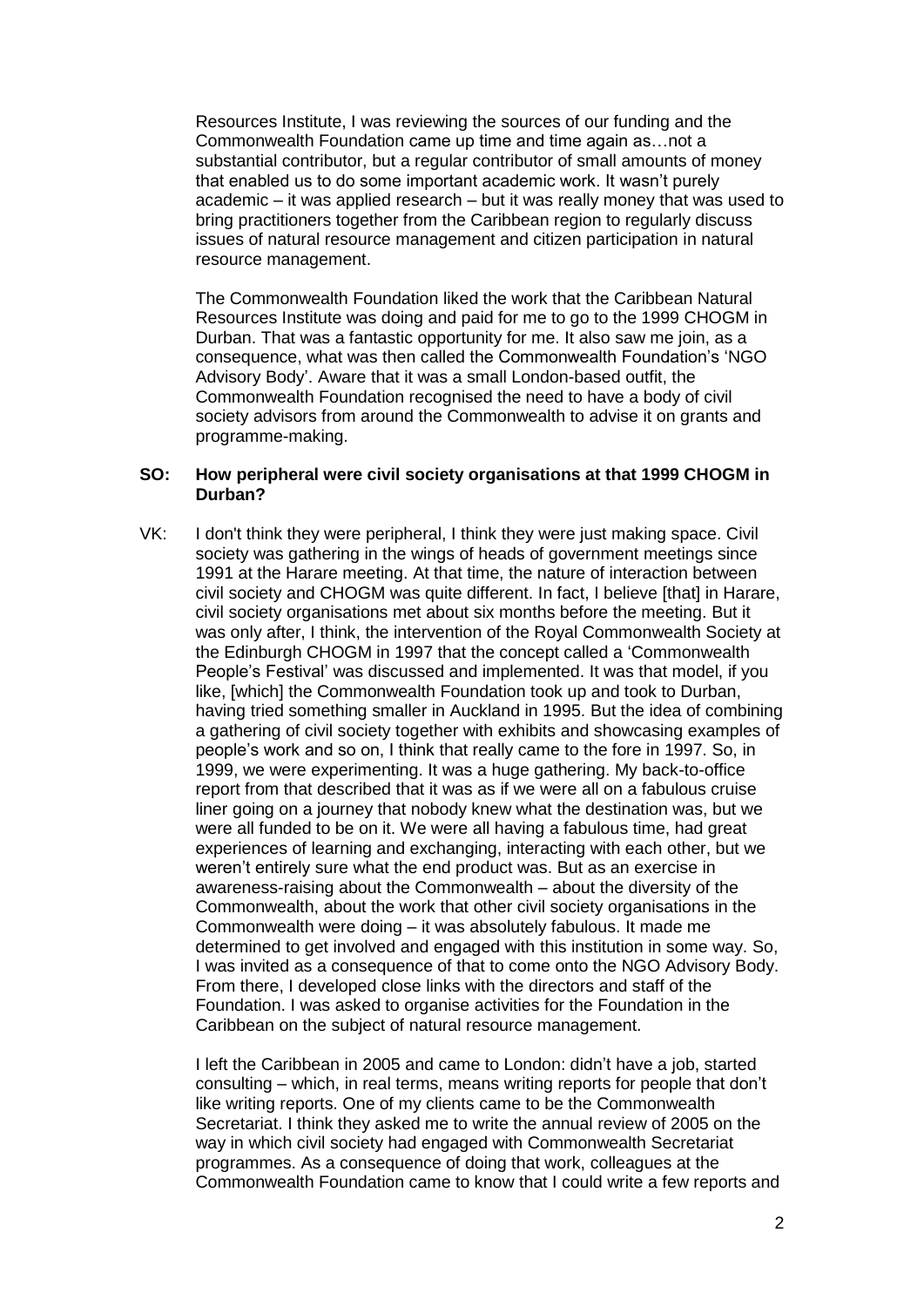they asked me to do some work for them. So, I worked very closely with the then-Deputy Director Rudo Chitiga and started helping her with some of the programme directions that the Commonwealth Foundation was taking. At that time, Rudo was very keen on exploring and expanding the Foundation's work on governance and citizens' engagement and involvement in governance systems and structures. That's always been an interest of mine, obviously, from my previous experience coming at it from a natural resource management perspective. The management of natural resources requires governance and institutional arrangements. I've always been interested in the way in which you can reconcile developmental and conservation imperatives. So, that requires a set of institutions, a set of policies, as well as capacities that enable that, but you could argue that that is the case for governance in any other sector as well. What I saw at the Foundation in the early 2000s was an interest in that way of thinking: accepting that the engagement and involvement of citizens in governance would require much more than training or capacity-building. It required some other thinking around the ways in which institutions work.

- **SO: Vijay, was this picking up on academic ideas in development economics [which were] emphasising good governance [and which] came very much out of the structural adjustment era? By this I mean, is the role of civil society moving in parallel with economic liberalisation and political liberalisation?**
- VK: I think there is a danger of it being portrayed as such. I say 'danger' because, in all of that, I've always avoided using the phrase 'good governance', because the more that I understand about the Commonwealth, the more I appreciate that there are diverse takes on governance, and where the Commonwealth has struggled is [in] imposing a template or blueprint. In fact, the great strength of the Commonwealth is that it's able to establish norms that are universally agreed without ever codifying what those norms are. So, one person's 'good' is another person's 'not so good'. That said – and I'm not saying that there aren't absolutes regarding the basics of any government system, and they stem from commitment to the electoral process, but arguably also extend to a commitment to, loosely speaking, pluralism, tolerance, and inclusion. But actually drawing a line in the sand as to when one crosses over from 'good' to 'bad' in each of those instances is something that I'm not sure the Commonwealth is good at, nor would ever want to do.
- **SO: After writing your report for the Commonwealth Secretariat in 2005 and before you served as the Foundation's Deputy Director in 2006, what was your take on the connections and discrepancies between the Secretariat and the Commonwealth Foundation's work?**
- VK: I think, traditionally and this became quite clear to me when I was doing that piece of work – the Commonwealth Secretariat has had a rather ambivalent view of the Commonwealth Foundation. Ambivalent and ambiguous, if that's possible at the same time. In some corners of the Secretariat, the Commonwealth Foundation is seen as subsidiary in some way: another division, if you like, negating the fact that it's a separate organisation, with a separate board of governors. In other parts of the Secretariat, you will hear us talked about as mildly irritating, because it's our responsibility to bring civil society discussions to the fore in Commonwealth and ministerial processes. That's not always seen as an integral part of the intergovernmental process: it's seen as peripheral or even tangential, whereas we don't see it like that at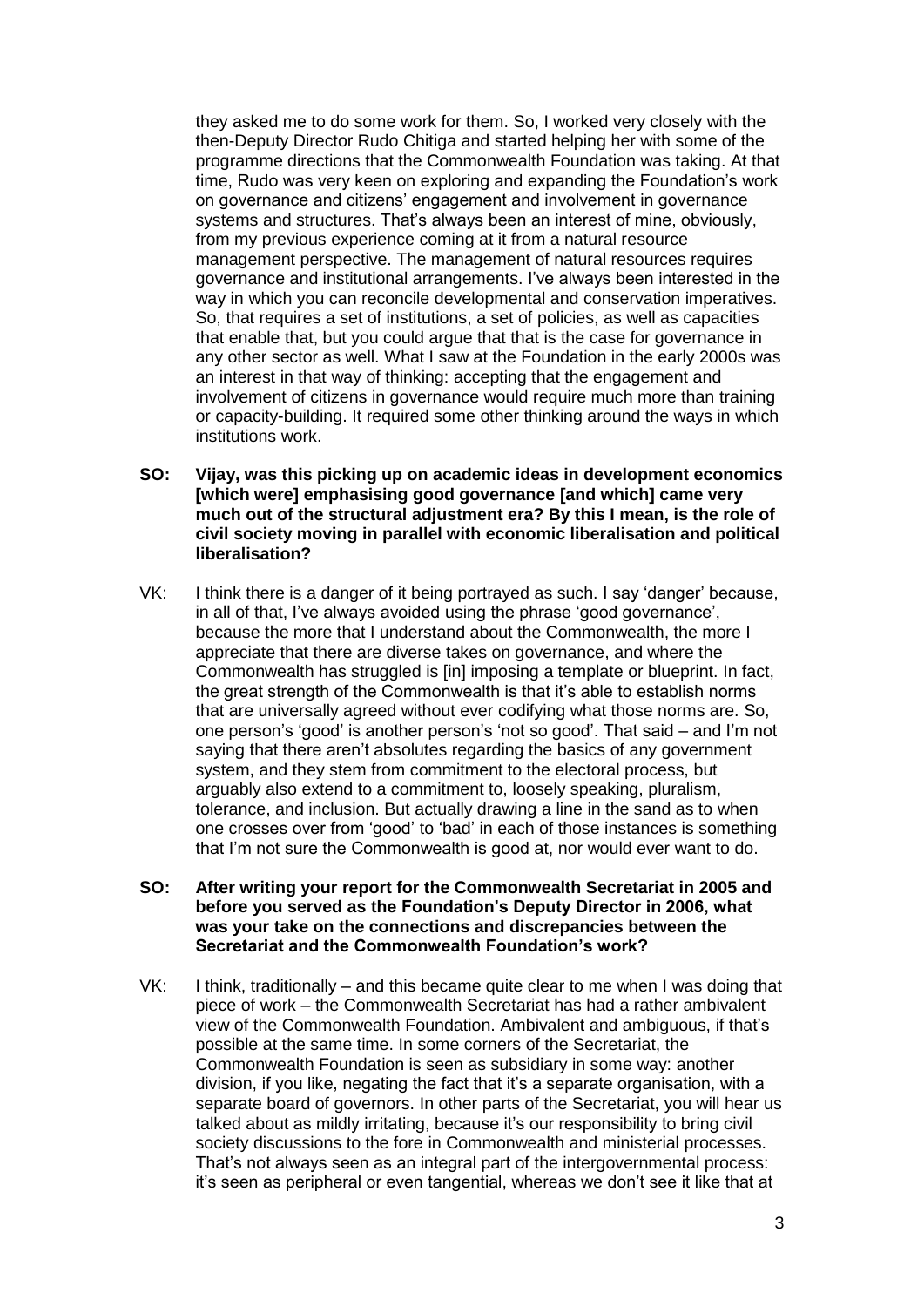all. It's very much part and parcel of the way that Commonwealth business is transacted. So, subsidiary, peripheral: both completely dichotomous perspectives, but nevertheless they exist. There's also, I suppose, a sense of ownership over the Foundation in some quarters which stems from the governance arrangements. So, for example, the Commonwealth Secretariat has a seat on the Commonwealth Foundation's Board. A seat is reserved for the Secretary General or his or her representative on the Board of the Foundation. So, he would obviously sit alongside our high commissioners and our civil society representatives. That's not a mutual relationship – for example, the Foundation does not have a seat on the Secretariat's Board – which reinforces the subsidiarity perception.

- **SO: But does that date back to 1965, with the creation of the Secretariat and the concept of civil society being subordinate actors? As you've said, from the 1990s, with the reconfiguration of the international system, international politics [and] international society, there was a rise of civil society actors which is embedded within the Harare declaration of 1991.**
- VK: Yes.

#### **SO: Does that cause points of tension and friction?**

VK: I think it does, particularly if we fast forward to where we are now. We'll go back to the intervening years in a bit, I'm sure, but where we are now at the Commonwealth Foundation is looking at the totality of requirements that encourage and enable citizens to participate in governance processes. As I've said, that is more than about training and grant-making to civil society organisations. You can build all the capacity you like, but if the institutions are not receptive then you're wasting your time. So, now, at the Foundation, we are much more intent on working directly with governance and institutions: using our intergovernmental status to argue that civil society organisations need to be heard. This could bring us into direct conflict with the work of the Commonwealth Secretariat, with their exclusive mandate to work with governments on governance. Broadly speaking, it's a line in the sand. "You guys work with civil society, we'll work with governments and that's the way we'll carve it up." But it's not as simple as that. If we're engaging in issues of participatory governance, we have to work with governments to make sure that they're open and willing to discuss and engage with civil society organisations. I'm not suggesting that that the Commonwealth Foundation is going to start opening up all sorts of doors with members states, but I think we do have a responsibility to work with the focal points that have a specific interest in engaging with civil society organisations: to bring them into contact with those organisations, but also to help them understand this thing called civil society. It's new for many people.

#### **SO: So, the Commonwealth Foundation is more than the soft edges of 'soft power', then.**

- VK: It's getting less soft. With our new strategic plans and our commitment to promoting participatory governance, that does bring us into a less soft area, shall we say.
- **SO: So, now the Commonwealth Foundation is really nudging the Commonwealth Secretariat forward to discuss political issues, and has done this increasingly – specifically since 2007, then, when you joined.**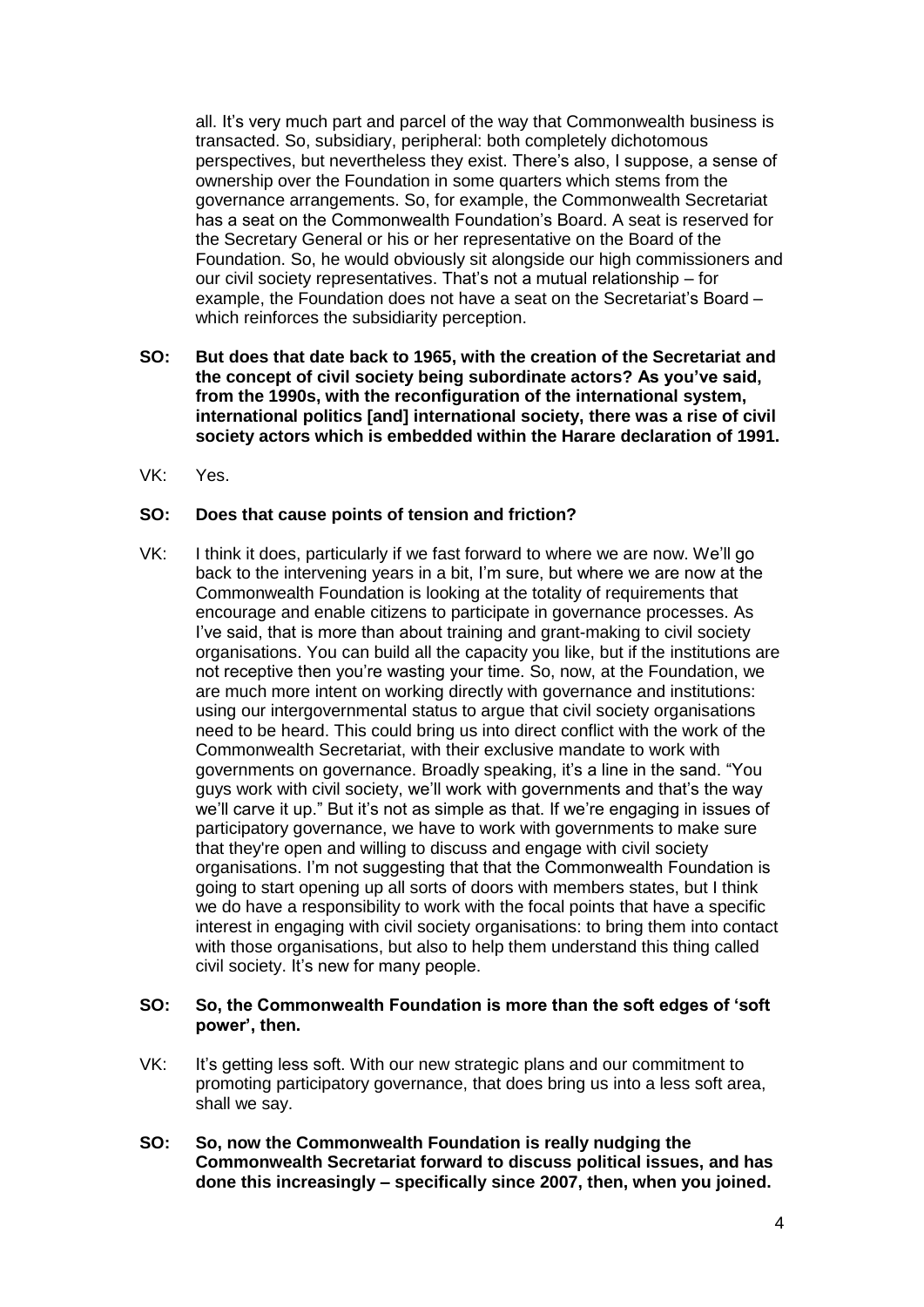VK: I couldn't take that kind of credit for it. It's civil society organisations themselves that are pushing at the door, and the Foundation has responded.

## **SO: As Director, are you an institutional manifestation of that?**

- VK: I think that is right. And it's not just since 2007. I think if you go back to the early 2000s – with Rudo Chitiga as Deputy Director, with Colin Ball as the Director at the time – these guys weren't from the usual stock of Directors of the Commonwealth Foundation. Previously, Directors of the Foundation had been long-serving diplomats from the service who were, in a sense, rewarded after years of service with the position of Director of the Commonwealth Foundation. And they did excellent work in getting the Foundation to where it was. But I think in the 2000s we began to see a different profile of Director and Deputy Director: a different style of leadership at the Foundation, drawn much more from the civil society side of the equation than the intergovernmental side, and that was beginning to have a profound effect on the direction that the Foundation was taking. But then, arguably, that's an institutional manifestation of the growing voice of civil society.
- **SO: But this also ties back into the Secretariat and the extent to which that organisation takes its remit and its approach from the formative political experiences of the current leader. Don McKinnon, at that particular time, was a New Zealand politician and former Foreign Minister, accustomed to dealing with more formal lines of political and diplomatic communication. He was not necessarily as in tune with civil society actors, since he thought of the Commonwealth more in trade, finance and diplomatic terms.**
- VK: Actually, I take a slightly different view. In my analysis, it is politicians that have a firmer grasp of the need to engage with the totality of the stakeholders.

## **SO: What of the Secretaries General who were administrators or bureaucrats?**

VK: I think they do find it harder. I went to speak to the Commonwealth Association of Public Administration and Management early on this year in Delhi – hundreds of senior officials, public officials gathering there – and I went to speak to them about the importance of the public sector engaging with civil society. I was booed. Not roundly – it's a Commonwealth gathering, so people are too polite to do that kind of thing. No vegetables were thrown. However, it was a rough reception. Those colleagues, senior officials, civil servants – they're the custodians of governance processes.

## **SO: Who are guarding their patch jealously?**

VK: Absolutely.

## **SO: And don't want to accommodate civil society?**

VK: Yes. So, this is where there is some nexus with your argument about new public management and the rise of civil society. So, there is some connection there, but it's not an ideological connection that's very comfortable for many that are working in civil society.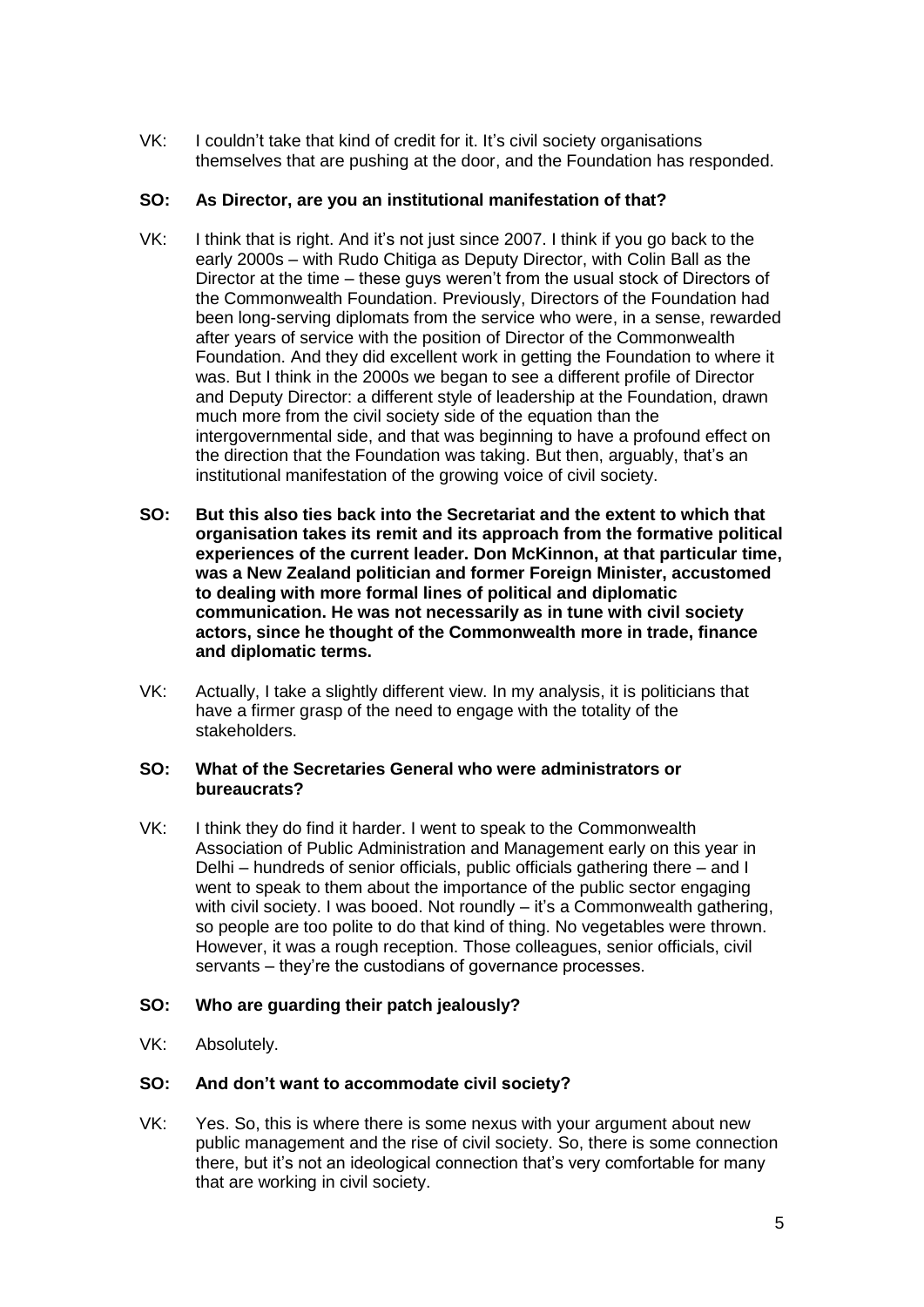**SO: It seems that there's a constructive tension between bureaucratic resistance and civil society pressure, with that aspect of administration thinking, "I don't want to slide into a populist response", versus civil society actors who are trying to change the name of the game and make governments more responsive to trends of opinion.**

**So, how have you seen the institutional role of the Commonwealth Foundation change between 2006 and going up to the Perth CHOGM in 2011? Has its institutional architecture altered to reflect that change in democratic trends within the Commonwealth, manifested through civil society organisations?**

- VK: I think it has. The Foundation went through tremendous growth between 2005 and 2010. Those five years were a period of dramatic growth. I think the Foundation doubled in size in terms of staff – it's not saying much, but we went from 12 to 25 or something like that. But we were able to take advantage of the willingness of bilateral donors, in particular, to use the Commonwealth name, to use the capacity of civil society to make progress on certain specific things. Human rights in the British Overseas Territories – there was a huge grant from DFID and the FCO to advance that. There was a huge grant from DFID to advance sustainable fisheries with stakeholder involvement programmes across the Commonwealth. These were interesting pieces of work, but they were indicative of the willingness of major Commonwealth donors to use the facility afforded by the Foundation – its connections with civil society and the technical expertise that resided there – to advance particular agendas.
- **SO: How much has the Commonwealth Foundation also provided an institutional structure of continued contact with countries that have been suspended from the Commonwealth, or that have withdrawn from the Commonwealth, to try and maintain that necessary filigree of links to provide a path back to good governance and membership?**
- VK: Well, the only example that I can give you is the example of Zimbabwe. Taking a cue from some statements made by the Secretary General in early 2008, the staff at the Commonwealth Foundation began thinking about ways in which the Foundation and civil society could make a contribution to the rehabilitation of Zimbabwe.
- **SO: How much was this building on what the Royal Commonwealth Society had done? At the Kampala CHOGM in 2007, I know that Stuart Mole, as Director of the RCS, enabled Morgan Tsvangirai to be on the periphery of the CHOGM meeting.**
- VK: That was an absolutely crucial moment, and actually itself indicative of how civil society can shape Commonwealth processes. The Royal Commonwealth Society made the bold decision to invite Morgan Tsvangirai to the Kampala heads of government meeting. Obviously, there was no entry to CHOGM for him, but what the RCS did was set up a parallel event – a fringe meeting, if you will – which Tsvangirai was invited to attend. Now, this meeting was so out there that it wasn't even included as part of the official programme of the Commonwealth People's Forum, which was the official gathering of Commonwealth civil society. There were a lot of nerves about the nature of the event, questioning what it was that the Royal Commonwealth Society was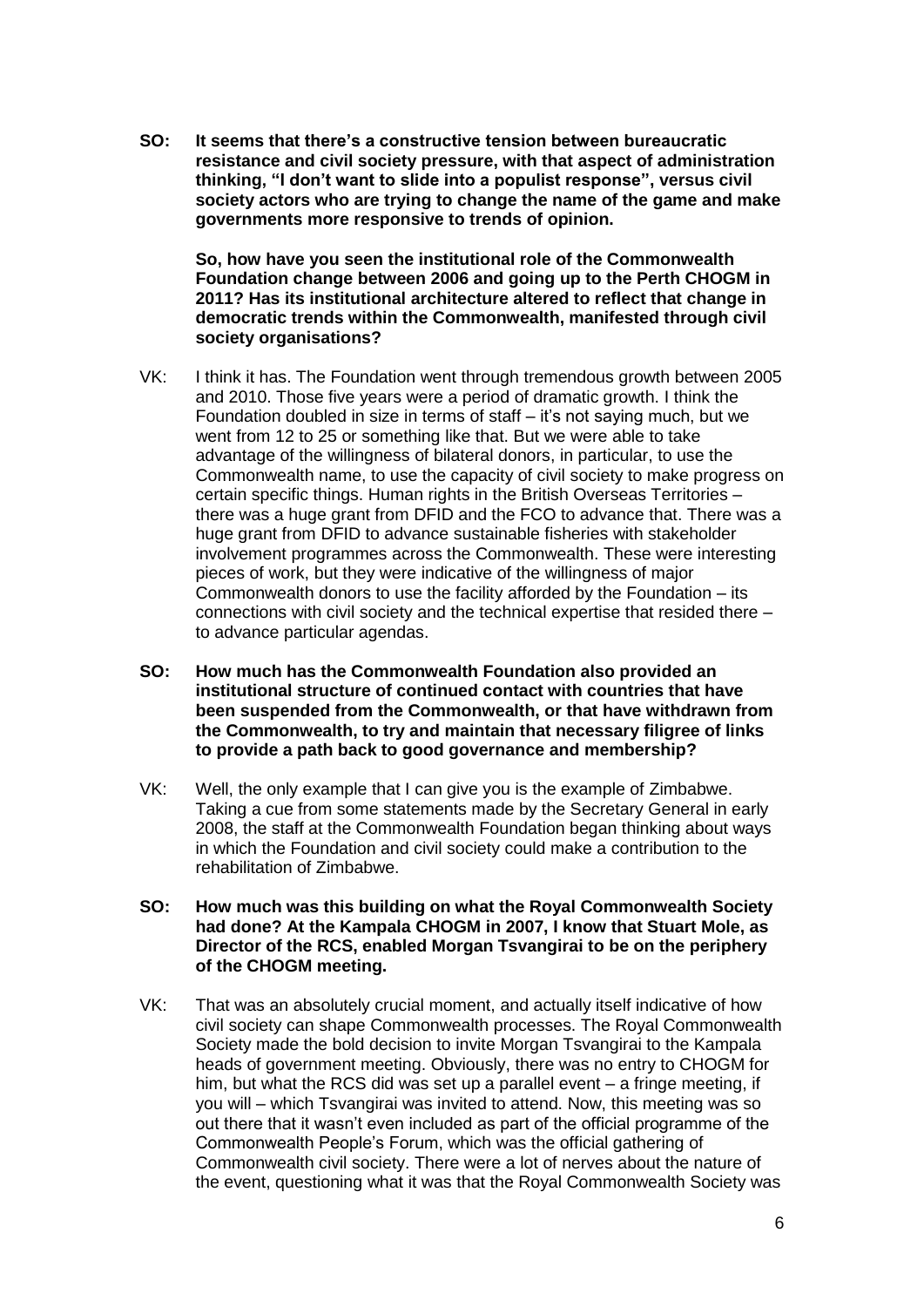trying to achieve, but credit to Stuart for pursuing it. That actually opened the door for a much freer discussion about what it was that the Commonwealth could do.

Later, in 2008, the Commonwealth Secretary General made a statement about the need to mobilise global opinion and resources to provide humanitarian aid. I think there was a call for Commonwealth member states, in particular, to heed the call being made by the UN. I think it was for material aid in the face of crop failures and cholera. It was in response to that that the Commonwealth Foundation started this thinking about what it was that we could contribute. I started thinking about the potential to convene a gathering of civil society organisations from the Commonwealth family along with civil society organisations in Zimbabwe and in the SADC region to discuss political transition. There was a global political agreement – a power-sharing arrangement had kicked in – and so we thought maybe if we funded something [to] bring together these diverse elements, we could at least set out an agenda for civil society organisations, if we can't chart a course for our governmental counterpart. So, we used the intergovernmental stage of the Commonwealth Foundation to go to our member states and say, "Look, we want to do this. There's a grant that we can give to enable this kind of discussion. Can we do it?" It was a useful device, because through that, our grants committee reviewed the proposal. The grant committee comprises representatives from our board, so High Commissioners sit around the table and determine whether a grant can or cannot be made. It was the decisive intervention of member states from Africa in commenting on that grant that emboldened us further and told us we were on the right track.

## **SO: Was that when you had the meeting in Johannesburg, in June?**

- VK: Yes, that led to the meeting: to the round table. That grant enabled the meeting that took place in June of 2009. This was a round table which brought together civil society organisations from Zimbabwe, from the broader SADC region and from Commonwealth-accredited organisations, many of which were based in London. That, in turn, led to a Commonwealth Organisations Committee on Zimbabwe, which still meets to this day and delivers *ad hoc*, I would say, individual interventions, if you like: projects which we fund from time to time, but we're not the only funder. There's also an arena for intelligence and information-sharing about the situation in Zimbabwe.
- **SO: In terms of political endorsement, were there any key African countries? I'm just wondering about Nigeria. HE Olusegun Obasanjo had been on the Troika which had tried to contribute to the resolution of the Zimbabwe issue, but which led to Robert Mugabe leaving in 2003. What of South Africa? Or were there other key Commonwealth actors?**
- VK: My memory of that meeting is that it was Ghana who was most outspoken. I don't recall…

## **SO: Zambia?**

VK: Zambia. Ghana and Zambia: those two representatives. And, obviously, Zambia, the regional voice, was very important. But it was those two interventions, l think, which sped us on our way. I'm of the opinion that when the discussion happens again about Zimbabwe's relationship with the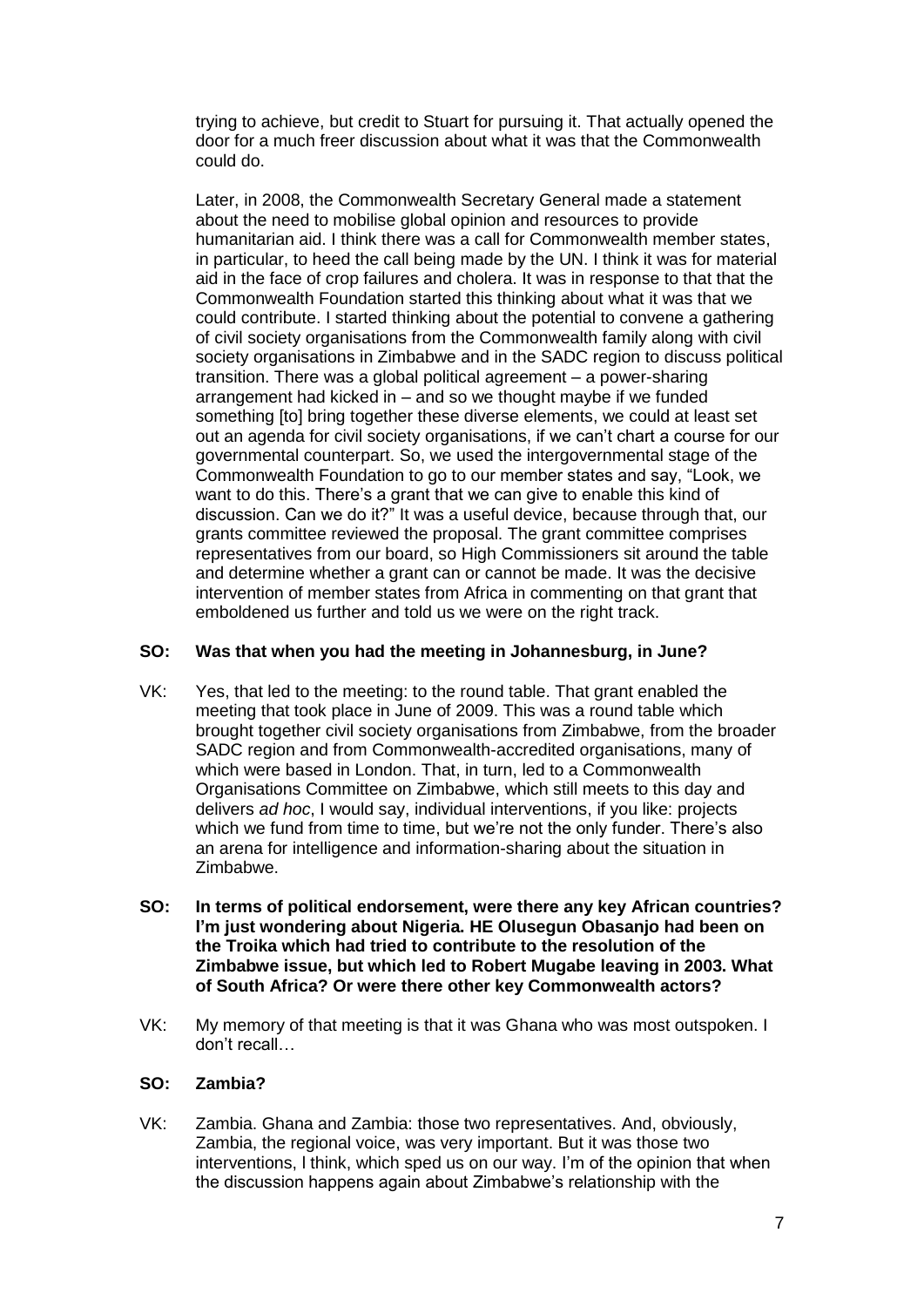Commonwealth, that intervention and the consequences of it and the efforts of the broader Commonwealth family will make it easier for talks to resume. And, actually, [it] makes it more likely that Zimbabwe will choose to re-join the Commonwealth than if those things did not happen.

- **SO: It's problematic, of course, because certain civil society actors have been markedly at odds with the ZANU-PF leadership. Yes, it's part of a coalition government now – the Government of National Unity – but the extent to which you could be levelled as supporting treasonable activity… ZANU-PF doesn't have a conceptualisation of a loyal opposition, which is part of its revolutionary fervour: it regards MDC, in fact, as a counter-revolutionary force. So, it could be fundamentally counterproductive.**
- VK: I think that's a risk that we take, but we're not advocating anything more than a discussion among civil society organisations about transition. What was interesting about the 2009 round table was that, although there were no official representatives from ZANU-PF, governors from Zimbabwe's provinces either attended themselves or sent representation and, of course, all the governors are ZANU governors – [or], at the time, were ZANU governors. So, there was an arena for dialogue and discussion.
- **SO: So, apart from the megaphone diplomacy and rhetoric of "imperialist external malign influence", in fact, the discussion took place on a much more practical and discreet level?**
- VK: Exactly. I think it served a useful purpose. My personal perspective is that any future in Zimbabwe will include a ZANU component**.**
- **SO: Yes, I agree. This is what I see as the jockeying for power between the factions of ZANU-PF as they try to reconfigure the political landscape for the inevitable time when Mugabe has gone. The power plays are certainly taking place.**

#### **Has the same process of attempted engagement using civil society actors taken place with Fiji or with Sri Lanka?**

- VK: No. I think it's a missed opportunity. I think there is the potential there, particularly in the case of Fiji. By virtue of its geographical and communications linkages, Fiji is at the centre of much of the civil society community in the region. Many regional civil society organisations are based in Suva, and indeed in Nadi. I think there is the potential there for civil society to connect with colleagues and counterparts elsewhere in the Commonwealth. I think it's maybe a little difficult in Fiji because it's clear that civil society itself has been split since 2006. Elements of civil society have actually been asked to participate in governing and take up government positions, while others have taken a firm view that, actually, it's not appropriate, and so on. So, it's difficult for civil society. Nevertheless, I do feel that the Commonwealth, as an entity, in its efforts to continue dialogue with counterparts in Fiji, could make better use of civil society linkages and contacts. We couldn't do that at the Foundation; we wouldn't do that unencouraged.
- **SO: To what extent have you been responsible for civil society actors' attempts to nudge governments and processes, as well as the**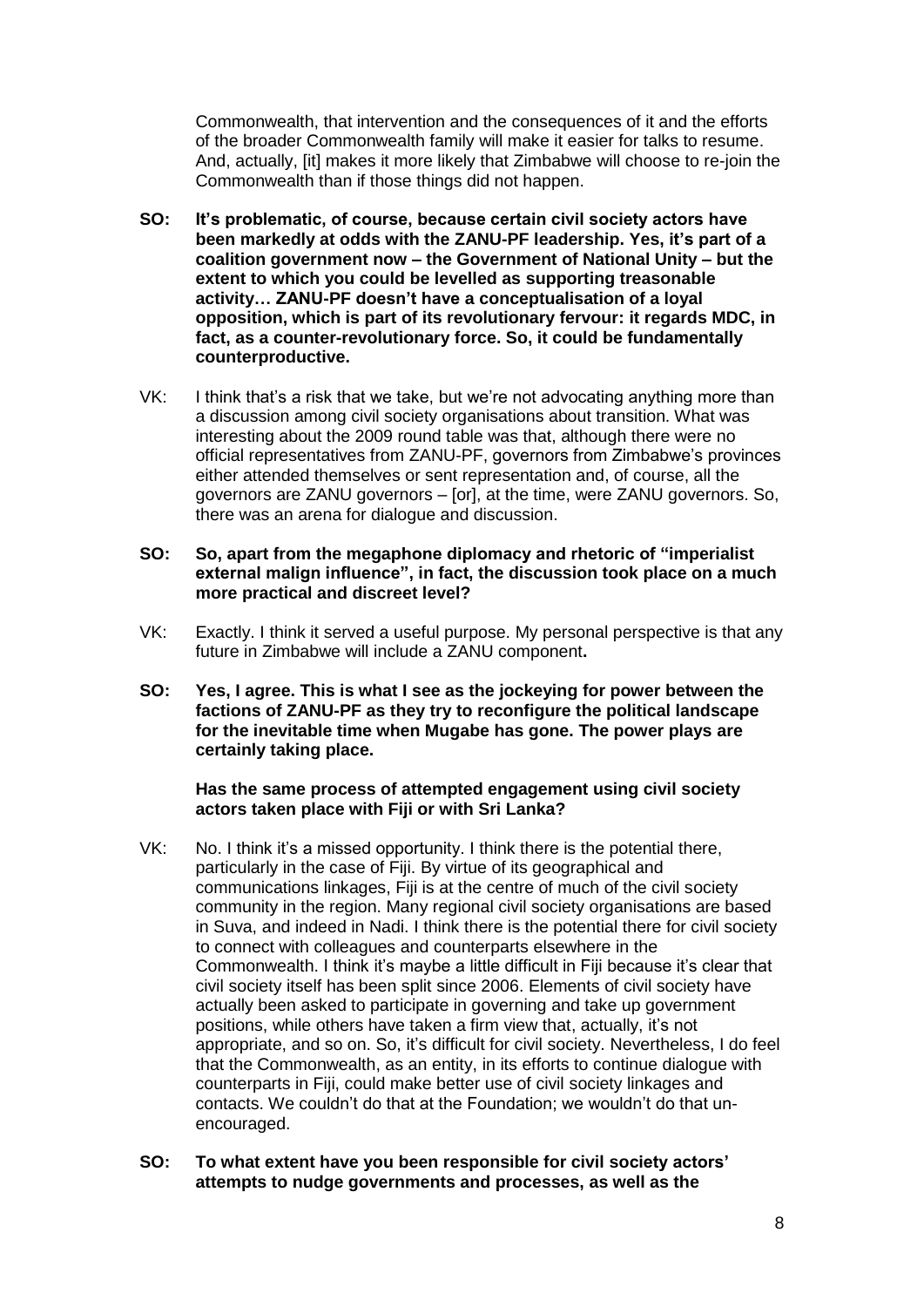**Foundation's function as an autonomous entity to encourage multiethnic participation in civil society organisation? I was wondering, particularly, with regard to the schism that exists in the political sphere in Fiji between the Indian community and the Fijian community.**

VK: We would need some encouragement, either on the part of the Fijian government itself, our Fijian civil society counterparts, or indeed from the Commonwealth Secretariat. If we got any hint of encouragement from any one of those three constituencies, we would start thinking about what we would contribute.

#### **SO: How about in terms of encouraging democratisation from a grassroots level in Pakistan and in Sri Lanka?**

VK: In Pakistan – and indeed in Sri Lanka – we continue to support civil society organisations through our grant-making, but those two instances, I think, are quite different.

#### **SO: I put them together because they're still within the Commonwealth, whereas Fiji is outside and so is Zimbabwe.**

VK: Yes. It's an important point to make that, as much as one would like to, I don't think it's possible to generalise about the ways in which civil society contributes or can contribute to either healing or the institutionalisation of democratic traditions or of tolerance or what have you. It's clear that every context is completely separate, but there are some things that we can contribute in Pakistan and have been contributing in Pakistan. Clearly, civil society organisations have gone through many stages in their relationship with official processes, but civil society organisations have consistently been outspoken and independent, no matter what the shade of the political regime in Pakistan. We've continued to support them here at the Commonwealth Foundation, largely through grant-funding and the development of key contacts with civil society organisations inside Pakistan. Especially those working in the frontier regions, which have shared some pretty harrowing experiences, I have to say: their brushes with the Taliban, who are not the most tolerant when it comes to enabling or allowing civil society activity, particularly when it comes to the schooling of women, provision of health. These are some of the services that civil society organisations are providing in that territory. But the Foundation has done what it can through grantfunding to continue to support that kind of work. So, I think in Pakistan there's been support not to international, non-governmental organisations – because that's never been our thing at the Commonwealth Foundation – but [to] Pakistani national and local civil society organisations delivering on the front line, on the one hand. On the other hand, [we are also] making space at international gatherings for high-profile Pakistani civil society advocates, largely on the governance side: making room for them and providing platforms for them to have their say when it comes to Commonwealth gatherings, such as the Commonwealth People's Forum. That's not a view just taken by the Commonwealth Foundation. I think our colleagues at the Human Rights Unit at the Secretariat would share that outlook.

In Sri Lanka, of course, it's a different situation because of the heads of government meeting and the global attention focused on Sri Lanka and the position of civil society in Sri Lanka. I mentioned in my last breath the distinction that we make in the Commonwealth Foundation between domestic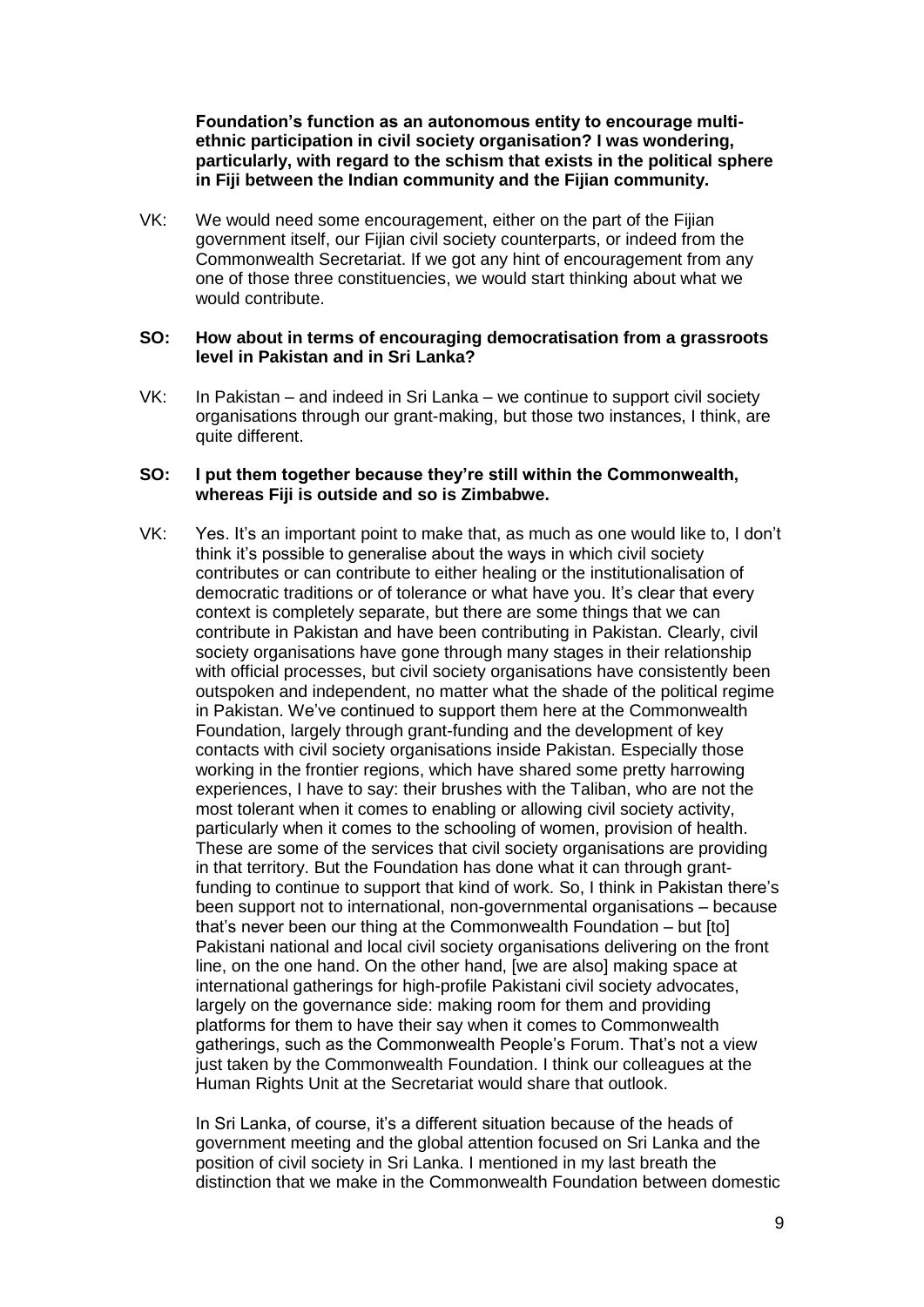civil society, if you like, and the international, non-governmental organisations. Traditionally, the core constituency of the Foundation has been those national organisations – national development, non-governmental organisations – rather than the international organisations. This is for the simple reason that if you take an organisation like ActionAid's budget for the Asia region alone, it's something in the order of £35 million. Our annual budget at the Commonwealth Foundation is £3.2 million, for fifty-four member states. So, they have very little interest in what we can contribute to their work from a material side. Where we have engaged with them has been on the political side, where they recognise the ability of the Foundation to open up Commonwealth political spaces.

For example, in relation to Zimbabwe, the International Crisis Group and various others [have been] making interventions and making submissions to the Commonwealth Foundation, referencing the Commonwealth Foundation in their reports on the future of Zimbabwe and so on. But, in relation to Sri Lanka, our interest is in supporting Sri Lankan civil society organisations. So, that is what we have done. We're aware of others, but we don't make a bee line for Human Rights Watch or Article 19 or Amnesty International, or any of those organisations that have rather well-defined and established positions. We've focused much more on the need to support the organisations that are based in Sri Lanka and are asking for support.

- **SO: That's interesting, because Amnesty International and the Anti-Apartheid Movement concentrated their energies very much towards the Secretariat, seeing that as the political lever to achieve racial justice in South Africa. You are saying the Commonwealth Foundation's remit and focus of attention is very much on the domestic sphere, rather than international connectivity and leverage.**
- VK: Yes, this goes back to our funding, if you like, and the way that we're structured. We receive money from member states, and member states expect to see some kind of impact in their own countries.

#### **SO: Since you joined the Foundation, have you experienced approaches to the Commonwealth from states such as South Sudan or Burma?**

VK: Yes, we have. This is another point that goes back to our relationship with the Secretariat. We've been made very aware of the fact that we can't cross lines and we should not pursue discussions until broader discussions take place regarding the membership of those countries with the Commonwealth. You have to be in one of the fifty-four to be one of the forty-seven. There are only forty-seven members of the Commonwealth Foundation. You have to opt in to membership of the Commonwealth Foundation, so it's not automatic. So, Fiji is not a member; several other Pacific island states such as Tuvalu, Nauru, and Vanuatu are not members. In the Caribbean, I'm afraid [that] St Kitts and Nevis have remained outside since they became independent in 1980. Singapore withdrew from membership last year.

## **SO: Why?**

VK: Now, Singapore… Their argument was that they wanted to see some more specificity and more focus in the work of the Commonwealth Foundation. They weren't satisfied that the work of the Foundation was delivering that, and they chose to withdraw. My personal opinion is that, now [that] we have a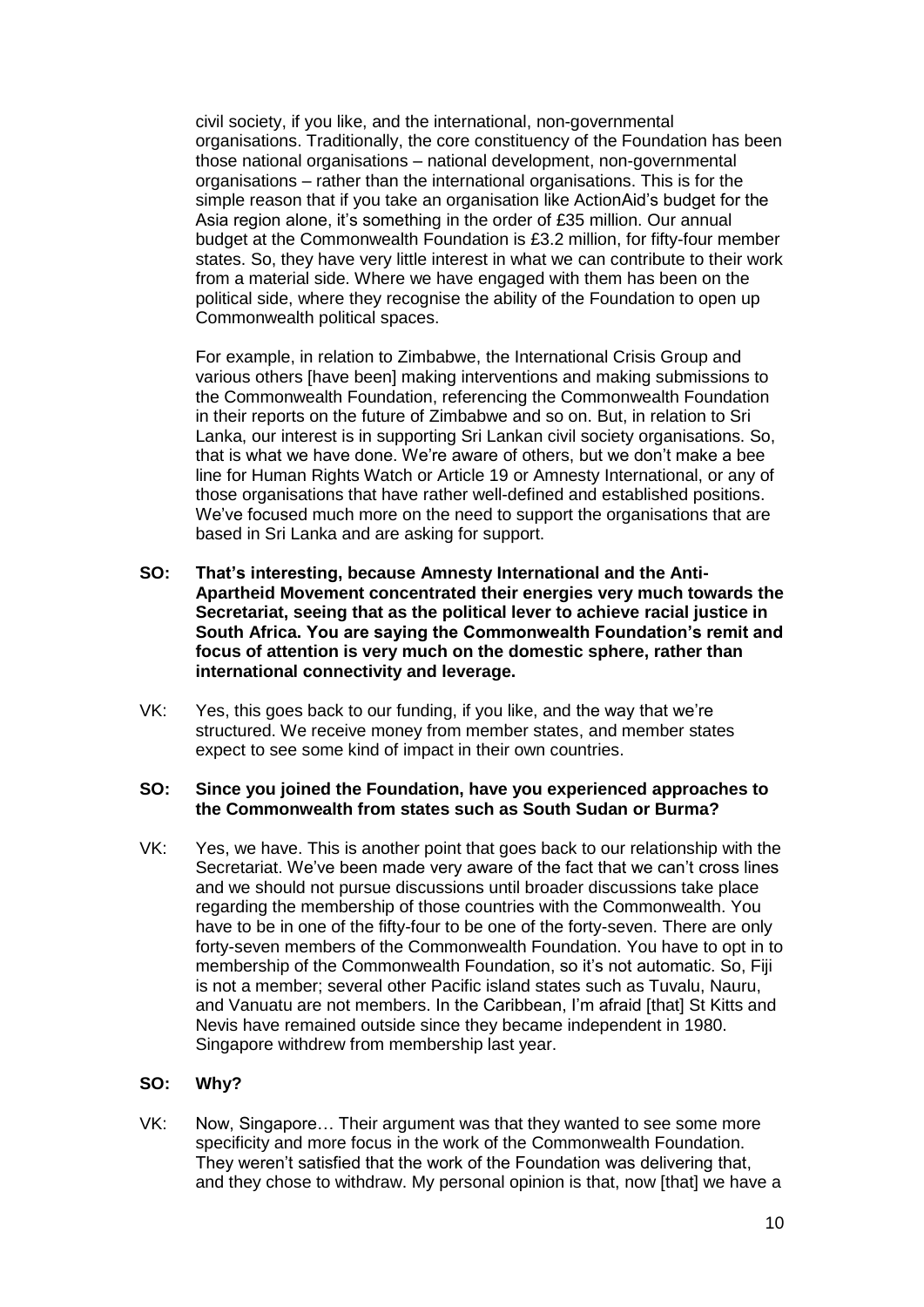new Strategic Plan which is much more focused, with a greater emphasis on results-based management, [it] will make it more likely that Singapore will see itself in the work of the Foundation. But going back to your original point, Commonwealth Foundation membership is a subset of broader Commonwealth membership. In fact, when we redrafted the Memorandum of Understanding – the governing document of the Commonwealth Foundation, if you like – as part of the re-launch process, our member states were very clear in their desire to see us not engage with non-Commonwealth member states, unless they had given some explicit say so.

- **SO: Given the activities of civil society and their desire that the Commonwealth Foundation should continue to represent the will of its members, how much do you see yourself, now, under your new Strategic Plan, as being entirely responsive to, say, the Commonwealth Magistrates and Judges Association and their desire to get together? Or do you have a convening role?**
- VK: Okay. Our relationship with the Commonwealth family, as a consequence of our Strategic Plan, has changed.

#### **SO: Yes.**

VK: Under our previous model, we would make sure that we dispersed about £250,000 to Commonwealth organisations every year – out of our £3 million income, more or less. We would make sure that we dispersed £1 million in grants every year, leaving a little bit for running costs and a little bit for projects that we would run from London in conjunction with partners. Of that £1 million that we would disperse every year, we would ring-fence about 25 percent for Commonwealth-accredited organisations. So, under our new Strategic Plan, the Commonwealth Magistrates and Judges Association, the Commonwealth Lawyers Association, and the Commonwealth Association of Planners are treated the same as other civil society organisations. We have done away with that distinction. We're interested in promoting and supporting civil society organisation at large, which includes Commonwealth organisations that see themselves in our participatory governance project.

Now, this has obviously not been received entirely favourably by the Commonwealth associations, who enjoyed a degree of privilege under our previous regime: guaranteed access to a certain pot of grant funding. It was unique because it also made provision for core funding to Commonwealth associations, unlike any other aspect of our grant-making. So, I think it's fair to say that some organisations in the Commonwealth family have rather interpreted our new direction as an abandonment of the Commonwealth family and are questioning, "If you're not going to give us this privileged access, what is it that is Commonwealth about your work?" Which is a quite fundamental question. In response, I would say that there can be nothing more Commonwealth about our work than a commitment to participatory governance. It's what the whole thing is about; that's the point. It's the common shape of the institutions across the Commonwealth – the common patterns of governance, common systems of governance. That's the common currency that we enjoy. That provides a common unit of analysis, if you like – a common focus across the Commonwealth where we can encourage any civil society organisation to see themselves getting involved.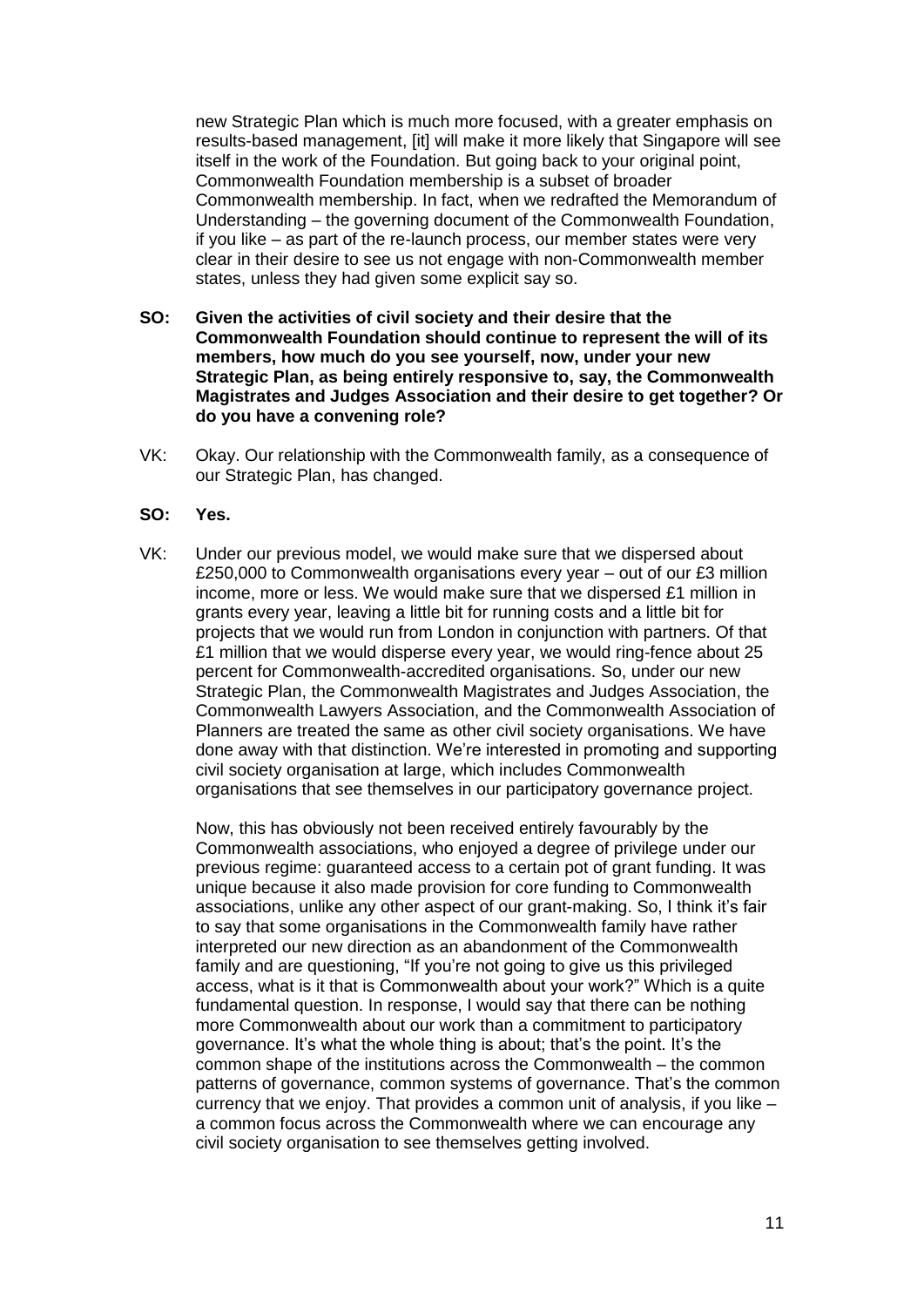## **SO: I do know that when you first presented your new Strategic Plan, it had something of a bumpy reception.**

VK: Yes, 'mixed', it's fair to say. I admit I was booed there as well. I am using the term 'boo' lightly, but it didn't go down entirely well.

## **SO: The criticism was that it is necessary to generate the meetings to then garner opinion, rather than garner opinion and then hold the meetings.**

VK: Karen Brewer and colleagues from the CMJA were quite critical of the fact that we had said in our new grant-making regime that we're not going to fund workshops any more. We're not going to fund one-off conferences any more. That may be the bread and butter of Commonwealth organisations, but what we're looking at here is a more results-based orientation. We're being asked to demonstrate impact, and that's what our member states were asking for. "What are the results?" "What's the consequence of the action?" If we accept that – and we do – we cannot be providing resources in the way that we've provided them in the past, where we essentially made grants to organisations and asked very few questions about the ultimate impact of those activities. We're now obliged to say, "Well, what's it connected to? Where did it come from? What's the rationale for it? Is there a sound rationale for it? What are you going to do about it, and how is it going to impact? Can you demonstrate what kind of change it is going to result in?" That's not easy for organisations that have been holding these meetings ever since…many of them predate the Commonwealth Foundation itself!

#### **SO: They have their own diplomatic modes of behaviour and engagement.**

VK: They do.

#### **SO: And firm views on how opinion coalesces and then is funnelled. So, the new Strategic Plan is obliging them to reconfigure this process.**

VK: Yes, it is. In this strategic planning process, the Foundation has gone from an organisation that was obliged to support the agendas of other organisations to an organisation with an agenda of its own. That's not an easy transition to make.

#### **SO: Just to summarise, then, at this point, Vijay… What has enabled the Commonwealth Foundation to do its good work in the time that you've been involved in its activities?**

VK: An amazing staff, [and] consistent support from our member states. Even in the dark days for the Commonwealth Foundation, member states have continued to support the work of the Foundation. I am often reminded that we have a small budget, but actually the size of the budget isn't that important. I think we can achieve lots with the money that we have. What's important about that funding is that it's consistent. There are not many organisations that can predict that within two or three years' time they will have an income of X million pounds. That is like gold dust for us. So, I think it's those two things: the resources that we enjoy, and the political support that we continue to enjoy. I think, by and large, [these] are the things that have enabled us to continue doing what we're doing. Of course, the support from our constituents on the beneficiary side [is important], as well. Civil society organisations consistently speak up for the work of the Foundation. That is important, as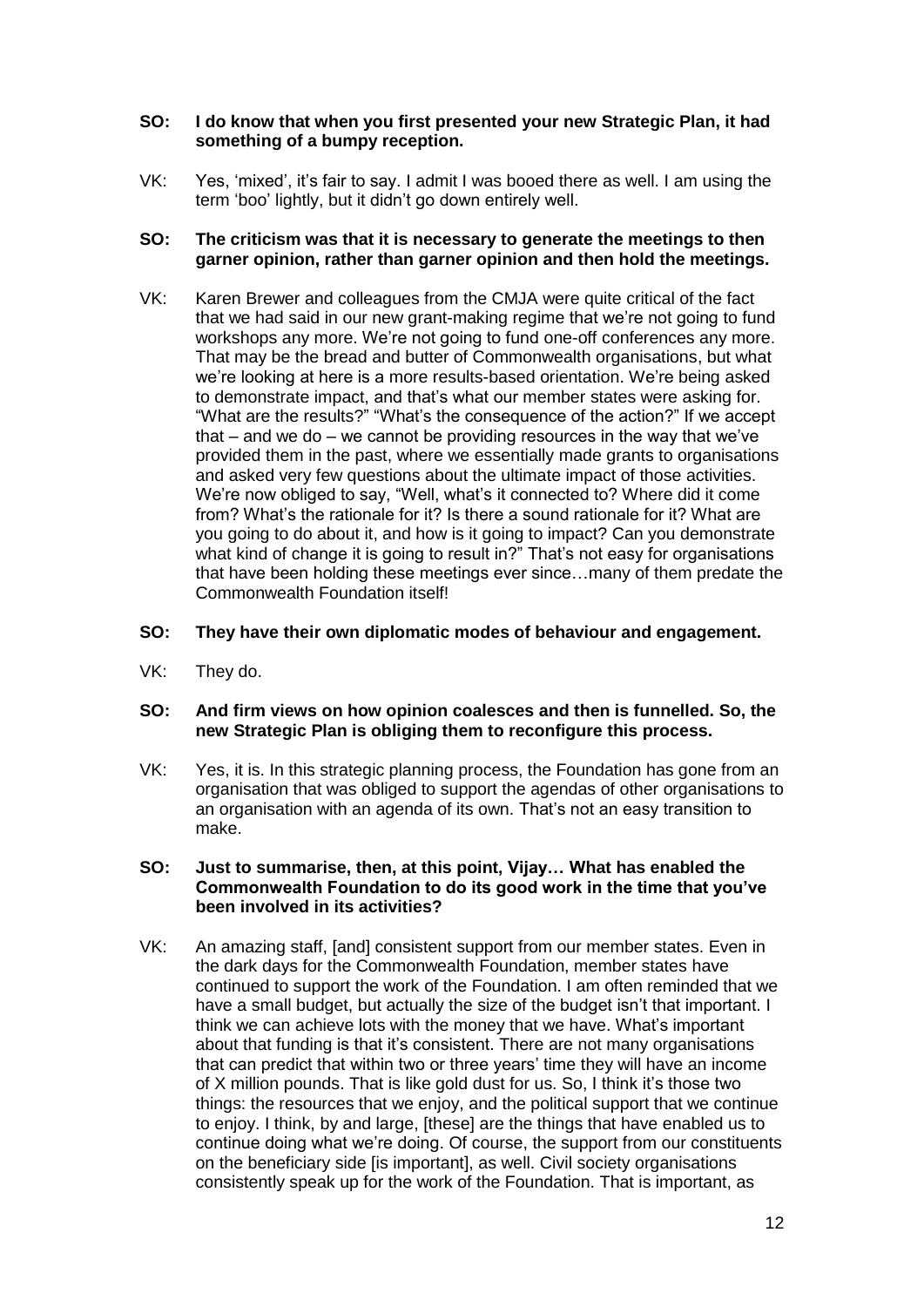well. So, political will, resources – both material and human – have helped us to do what we have.

- **SO: Just looking at the wider Commonwealth – both formal Commonwealth and informal Commonwealth – how much do you think it is down to individual personal diplomacy, to that filigree of personal networks, to key individuals being highly adept at using the policy space the Commonwealth provides?**
- VK: It's absolutely essential; absolutely essential. You can achieve almost anything in this institution. That's the great joy of it.

#### **SO: To use an example, Richard Bourne with his Commonwealth Human Rights Initiative.**

- VK: Completely. So, Richard Bourne, Stuart Mole…These colleagues have long since understood that the institution is a malleable one: that the lack of codification means that there are spaces that enable one to pursue a particular cause or issue, to develop organisations within the institution that are capable of effecting change. So, Richard Bourne: he set up the Commonwealth Human Rights Initiative, he established the Commonwealth Policy Studies Unit, and he established the Ramphal Institute. With each of those organisations, [he] has helped the Commonwealth as a whole to tackle some quite profound issues.
- **SO: The Ramphal Institute's work on migration is really cutting-edge stuff.**
- VK: Exactly. And respected outside the Commonwealth.
- **SO: Yes. So, as you say, these committed individuals were drawing upon institutional structures and Commonwealth goodwill rather as a bank?**
- VK: When you look at the work that Stuart did in taking Morgan Tsvangirai to Kampala… That was an incredibly brave thing to do.
- **SO: He was building very much, though, on the Commonwealth's historic engagement with and willingness to listen to the outsider: to people who weren't necessarily within the formal diplomatic framework. The Commonwealth had done that with liberation fighters; it had done it with the ANC; it had done it with the Patriotic Front. It had done it to Robert Mugabe, ironically, dating back to 1975, when the Patriotic Front first went to Kingston and spoke to Commonwealth heads of government. So, there's a certain irony there.**
- VK: Yes.

#### **SO: Just to conclude, Vijay… Why has the Commonwealth survived and how has it survived?**

VK: It has survived, I think, because it's got an amazing capacity to reinvent itself. It's at one turn a vehicle for decolonisation, at the next turn an agent against heinous apartheid, at the next stage an advocate for sustainable development, at the next stage a convener of global opinion on key single issues behind the scenes.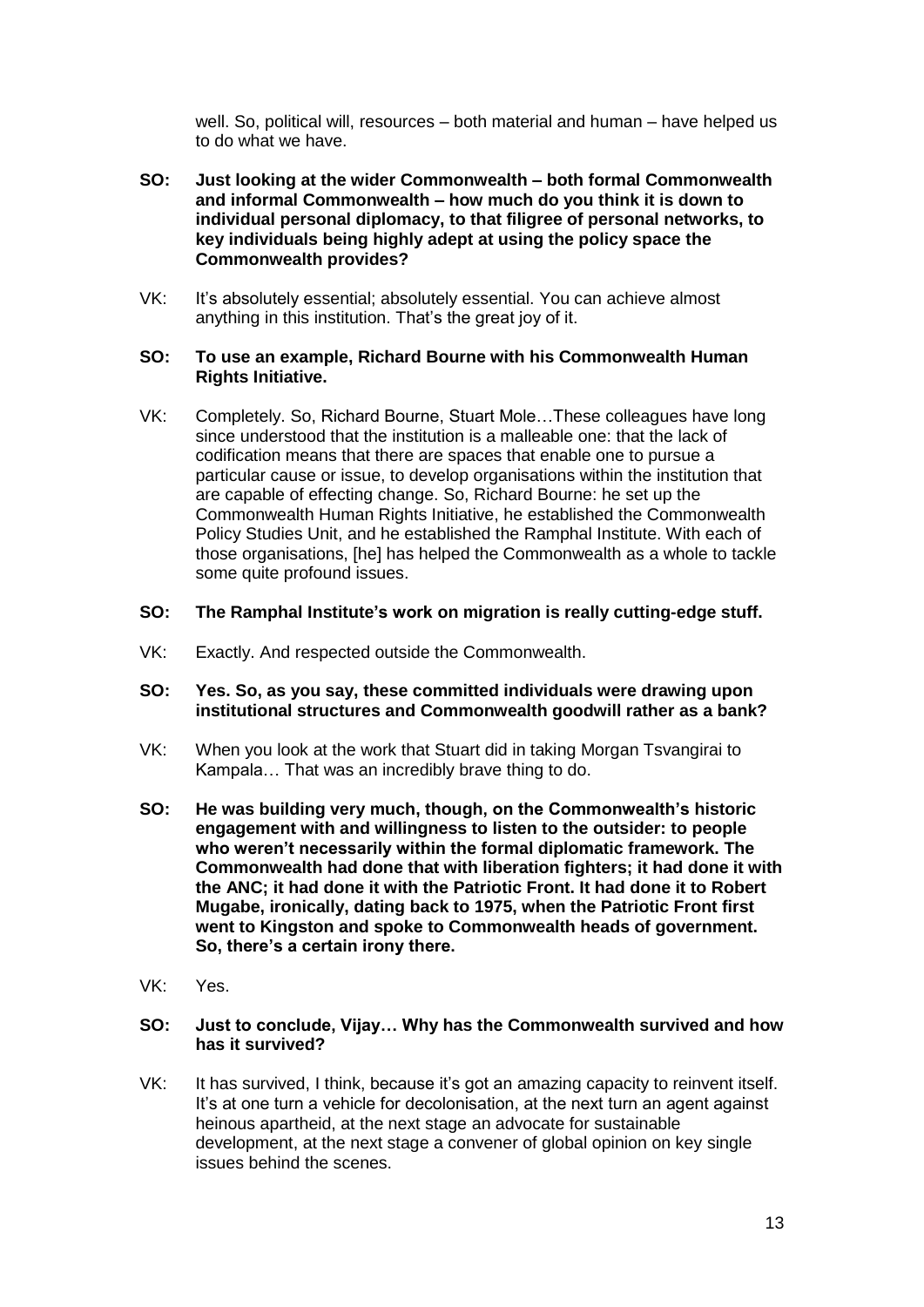- **SO: On the point about the key single issues behind the scenes, though, how much of the problem is not the vitality of the Commonwealth but the very fact that it cannot advertise the extent to which it is providing discreet quiet diplomacy? By its very nature, its networks and modes of behaviour, it can't take the glory or the credit.**
- VK: No. But in a sense, it's never been an organisation that has been into taking the glory or the credit. It's always been a…

## **SO: A global subsystem?**

VK: Exactly, and very understated in its nature. That's the organisation. It's not a treaty-based organisation; it's a voluntary association. I think it understands very well that it has no divine right to exist. I think it does understand that. But, nevertheless, it has continued to be supported.

#### **SO: In your experience, how much has the old Commonwealth – the pre-1965, small, tight network including India, the 'old Commonwealth Plus' – come to terms with the change in the Commonwealth? Are they adept at using its networks, or do they not need to?**

- VK: I think they do need to, not least of all because they're not only global players, they're regional players as well and they can see the value of the Commonwealth in pursuing their own regional agendas. The first rule of diplomacy is "pursue your national interests", and you do so through any means available. The Commonwealth provides an opportunity to have those informal discussions before going into other, more formal, inter-governmental spaces.
- **SO: But with the multiplicity of international organisations, is this so? In the G-20, there are Commonwealth members, after all. There are core members at the World Bank and the IMF meetings, at WHO meetings, at Food and Agricultural Organisation meetings. You're suggesting that even great powers should be more adept and attentive to where, in fact, there is potential for linkages in alternative organisations.**
- VK: I think that's right. There is increasing cause for the Commonwealth to mobilise as a block within global spaces. I think there is a real opportunity there. It came up in the outcomes of the Eminent Persons Group, I think, but has been consistently referred to: the need for the Commonwealth, for example, to get together in nominating the next President of the World Bank, or the next President of the Fund.

#### **SO: How adept do you think – again, from your experience – small states have been in using the Commonwealth space?**

- VK: Absolutely essential. Now, whether they've been adept is another question.
- **SO: I can see why it's a vital organisation and platform for them, because it's much smaller than the UN, but how effective have they been at exploiting the Commonwealth?**
- VK: I think it varies. It's varied over time. There have been times when small states have been very adept and have seen it as absolutely…I won't say absolutely essential, but [they] have been more adept at mobilising, at using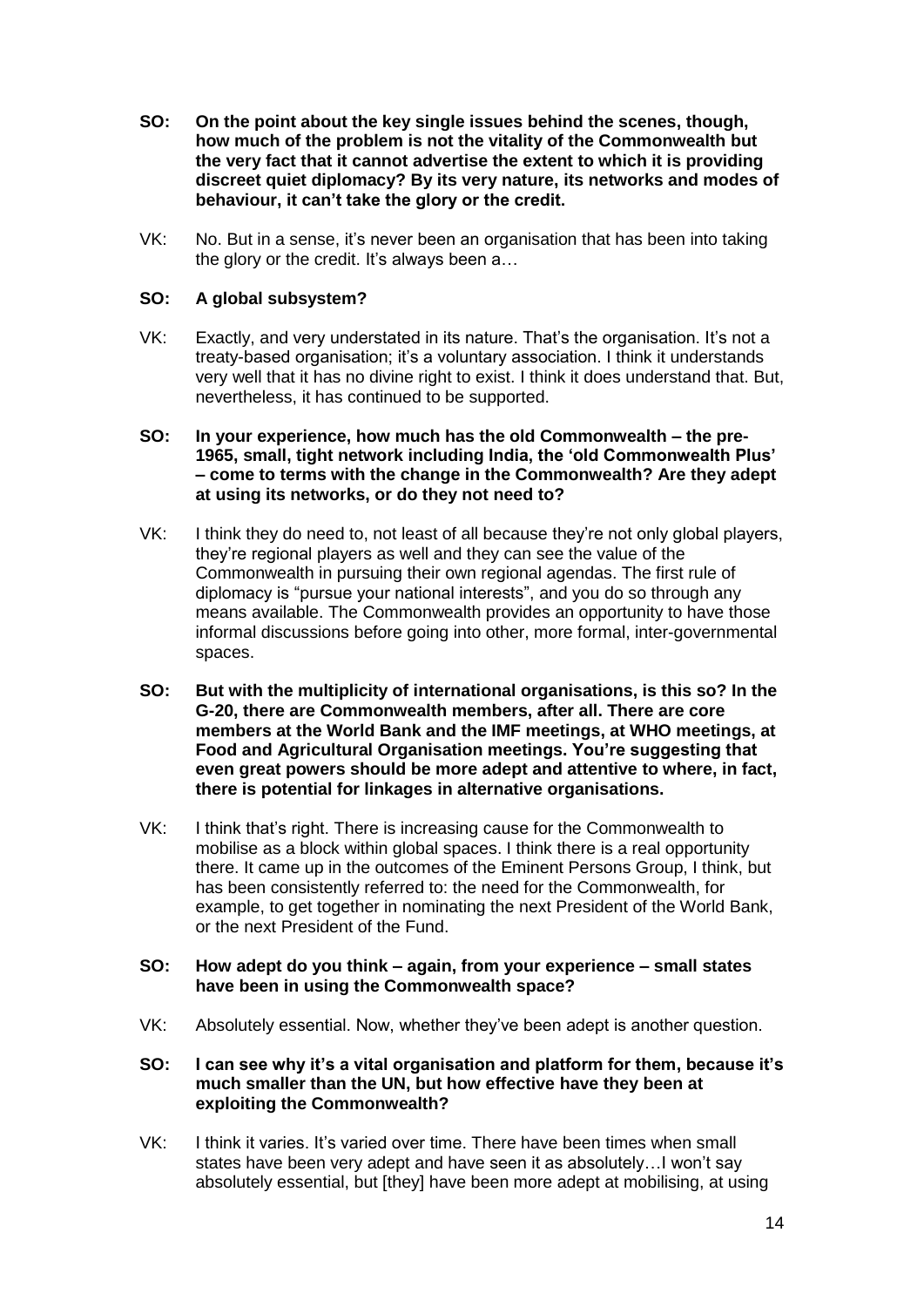the Commonwealth as a vehicle to get what they want on a global stage. You can see that in relation to the follow-up to the 1992 Rio conference, for example, and the institution of the United Nations Small Island Developing States programme.

## **SO: But how organised were they in trying to get together before, say, debt forgiveness discussions?**

VK: Arguably the Commonwealth played an important role in Trinidad and Tobago in 2009 in providing that kind of catalyst. But I think – going back to the specific issues – the Commonwealth doesn't necessarily have to overtly wave a small state flag. By taking up issues like, for example, advocating action on non-communicable diseases on the UN stage, it is taking up an issue there that is of great concern to many Commonwealth small states.

## **SO: So, it's not just about climate change or LGBT rights; there are other aspects to it.**

VK: Indeed. But LGBT is a case by itself at the moment. Same sex acts are criminalised in forty-two of the fifty-four member states. It's clearly a difficult issue for member states to talk about. But this is another instance. It doesn't have to be Fiji, it doesn't have to be Zimbabwe – it's another instance where I believe civil society can help the Commonwealth talk about a difficult issue.

#### **SO: As a political issue, LGBT rights also have constitutional aspects and ramifications for a considerable number of Commonwealth states. That has really come to the fore in the past five years.**

VK: Definitely; absolutely. Part of that is coming largely from civil society. There's no single member state that's pushing this issue. Global civil society and LGBT organisations are recognising the potential of the Commonwealth as a permeable space.

#### **SO: Surely there is also pressure from key individuals, such as Michael Kirby, a leading judge in Australia who happens to be gay himself, and who was determined to use that civil society energy and commitment in the recent Eminent Persons Group review.**

- VK: Completely, and what is heartening is to see the way that the Secretary General himself has responded to that agenda. I would say [that], over the past year, we've seen a number of public statements via the Secretary General on the issue. It's taking a progressive line. I think it started actually two years ago: he made a statement in Kenya to the *Nairobi Star*, I think it was, in May – I'm afraid my memory is going, it's either 2012 or 2011 – on the importance of observing universal human rights, stopping short of condemning countries that have criminalised same sex relationships [and] advocating that human rights need to be observed and that people that are victimised on the basis of their sexuality should not be.
- **SO: Vijay, I have one particular question about your view and your involvement with Commonwealth activities on the contribution and the role of the Queen. People have said what a remarkable leader of the Commonwealth she has been since she became Queen in 1952. Have you observed any particular aspects of how effective she has been?**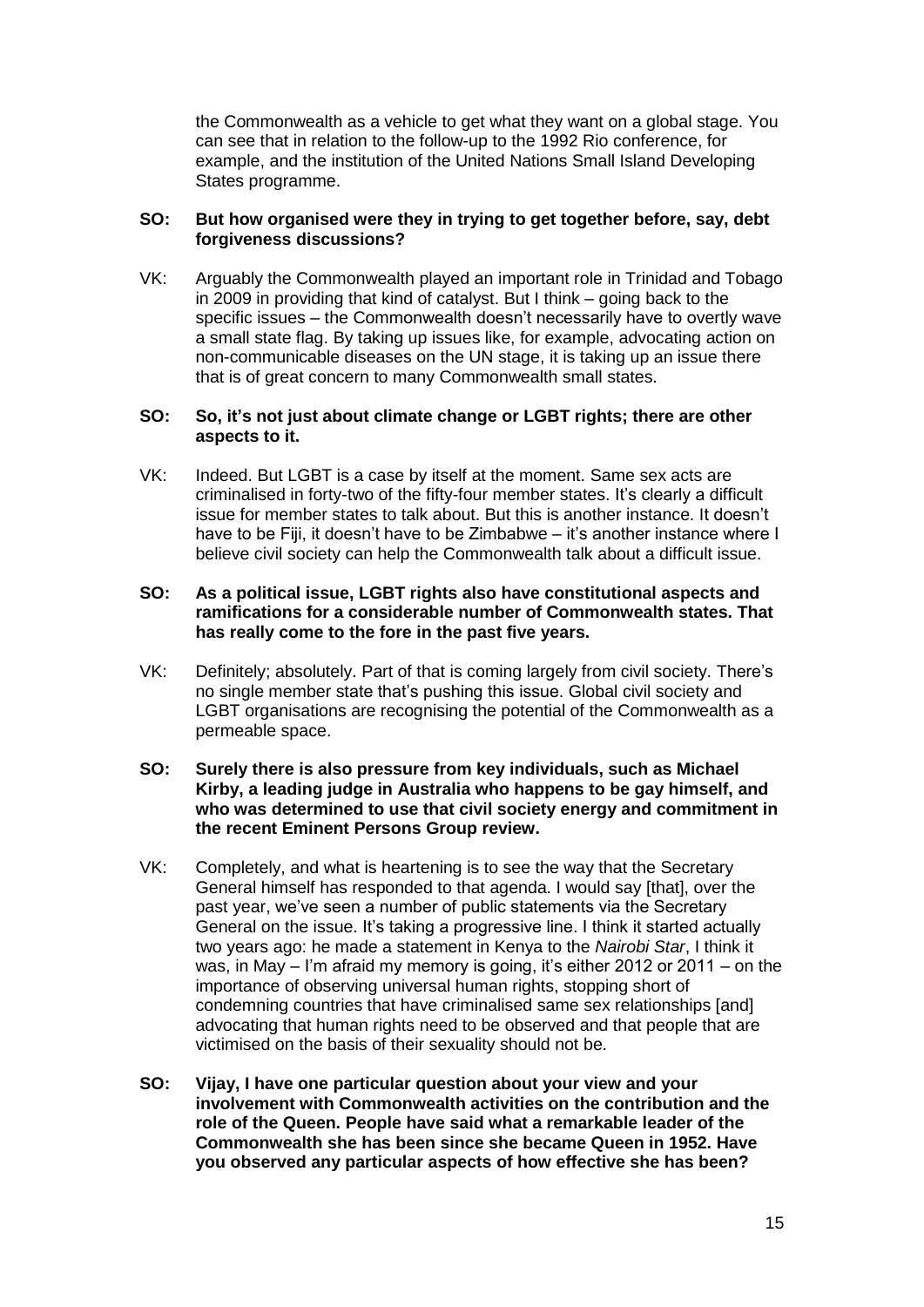VK: First of all, I have to say I came into this job slightly sceptical about the Monarchy and its role in the Commonwealth. But I have been completely turned round, just by virtue of observing the commitment of Her Majesty to the institution and her incredible sense of duty. I know that she is aware of the fact that the Commonwealth is much more than an association of governments. She is committed to a number of civil society organisations in a personal capacity, too. She has not intervened directly in the work of the Commonwealth Foundation. I know that she does pay keen attention and interest, but she has not intervened directly in the affairs of the Commonwealth Foundation. We have had participation by Prince Charles at a Commonwealth People's Forum – I think we were in Uganda – when, I think, for the first time, both Her Majesty and his Royal Highness were deployed, if you like, at a heads of government meeting together. Prince Charles attended a round table that we had, bringing together civil society colleagues and Commonwealth Foreign Ministers, and he was very keen to listen to the exchanges between civil society and Foreign Ministers and took a keen interest. I think that's probably as much as I can say.

## **SO: Thank you very much. What particular challenges do you feel have emerged for the Commonwealth since you became involved, working for the Deputy Director of the Foundation?**

VK: I think it's that constant striving for unity and commonality across the association. There are tensions in the institution, but the Commonwealth is not the only place where those tensions are being played out. Tensions between those that are advocating or asserting the primacy of civil and political rights, for example, on the one hand, versus – it's an unfortunate word to use, but I think it's an appropriate word to use – versus those that advocate the primacy of human development. I think reconciling those two discourses – broadly speaking, governance versus development – is one of the key challenges facing the Commonwealth.

## **SO: Is there tension from regionalism also within the Commonwealth?**

- VK: There is, certainly: both within regions and region to region. But I think the fundamental challenge for the Commonwealth is addressing that tension between democracy and development, because that plays out in the unfortunate way of pitting what you referred to as the 'old Commonwealth', earlier on, versus the new Commonwealth. That's not pretty.
- **SO: No.**
- VK: Because there's the imperialism baggage on the one hand, versus the "We've got to feed our people" imperative on the other. It can be very corrosive.

#### **SO: How much of it is a question of perspective and assumption, rather than the activity and genuine insensitivity on the part of larger states with greater economic and political power and representation in the international community?**

VK: Yes. I think that, in true Commonwealth style, it is give and take. You can't apportion blame entirely to one constituency without asking another constituency to look at itself. But that's the value of the Commonwealth – it provides the space for that kind of interaction and exchange. Unfortunately, it's a very colloquial exchange and it can get quite bruising! The danger